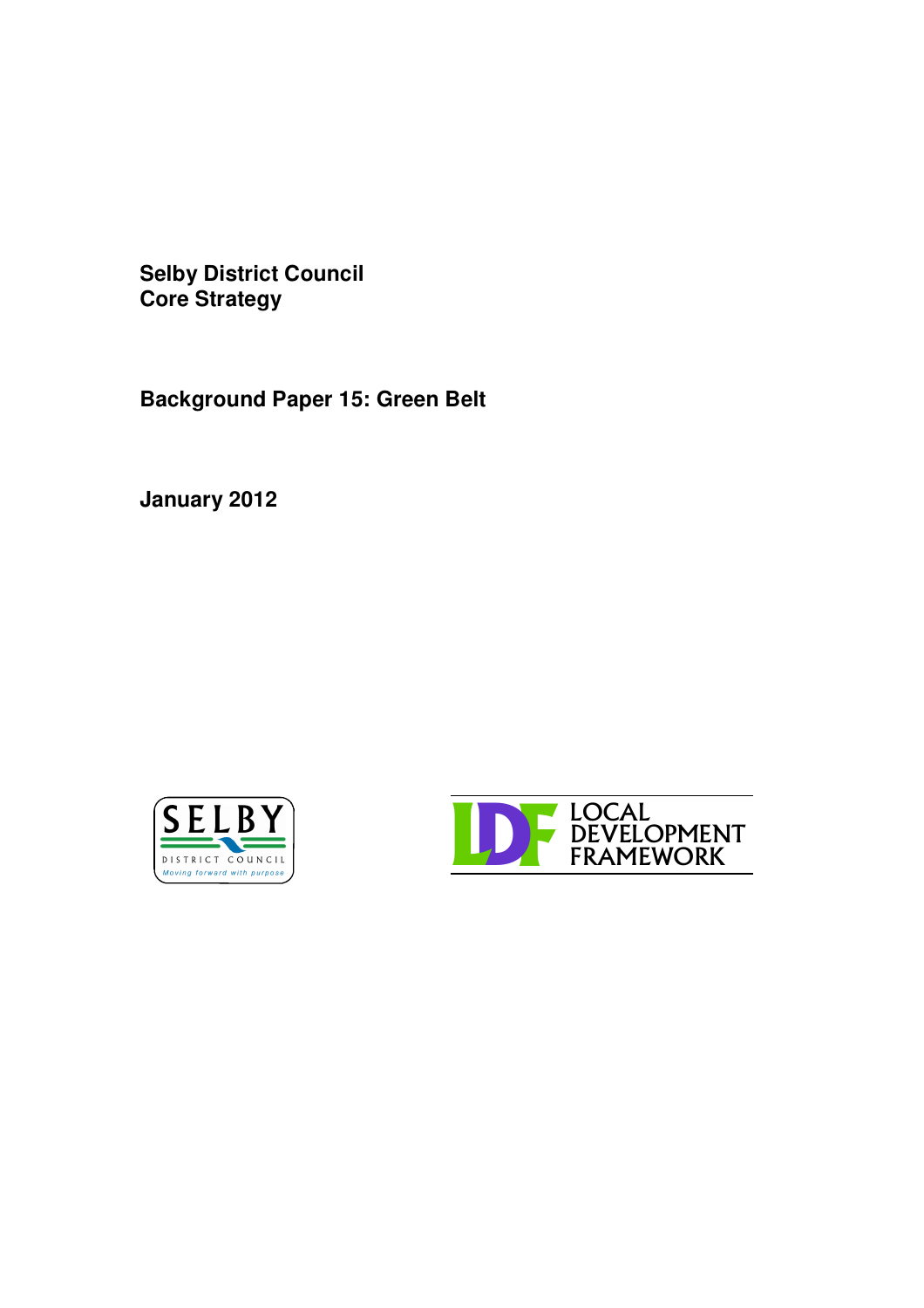# **Revised Core Strategy Approach to Green Belt**

#### **1. Introduction**

- 1.1 This paper sets out the background to and the justification for the new Policy CPXX.
- 1.2 The background paper considers the issues and sets out the discussion at the EIP regarding the Council's approach to the Green Belt in the Core Strategy and the Inspector's concern over Soundness.

#### **2. Background**

- 2.1 The Submission Draft Core Strategy (SDCS) set out at para 4.37 that the District contains two areas of Green Belt: the West Riding Green Belt along the western edge of the District, and the York Green Belt in the northern part of the District. The Key Diagram (Figure 6) indicates the general extent of the designations.
- 2.2 The SDCS refers to Green Belt issues and specifically to the intention of protecting the Green Belt, but also notes that there may be a need for localised reviews to accommodate new development. Objections to the SDCS noted that:
	- a) there is no Policy included to protect the general extent of the Green Belt and
	- b) if the Council considers there may be a requirement to review the Green Belt in order to accommodate development needs over the Plan period this should be articulated in the Core Strategy rather than left for consideration at a later date and without any information of the triggers/method to be used.
- 2.3 The Inspector noted concern that the Core Strategy can only be made sound if the Council proposes amendments along the lines of the objections and which would have to be the subject of re-consultation and Sustainability Appraisal.
- 2.4 The Inspector establishes that the concern about the SDCS approach to the Green Belt is not that boundary reviews and land releases might be required. Instead, the Inspector believes that the plan fails to give guidance about the considerations to be taken into account when deciding whether Green Belt releases can be justified, and fails to mention the important 'exceptional circumstances' test required by PPG2.
- 2.5 The Inspector's view is that the over-arching strategy for the District should establish the principles that will govern any Green Belt boundary reviews that are deemed necessary at the Site Allocations DPD (SADPD) stage.
- 2.6 The Inspector's view is that such an amendment would not represent a major change in the strategy, but would constitute the elaboration which is necessary to ensure that the SDCS is consistent with higher order policy and can properly fulfil its strategic role.
- 2.7 As such, the Council has prepared a new Policy CPXX to address these concerns.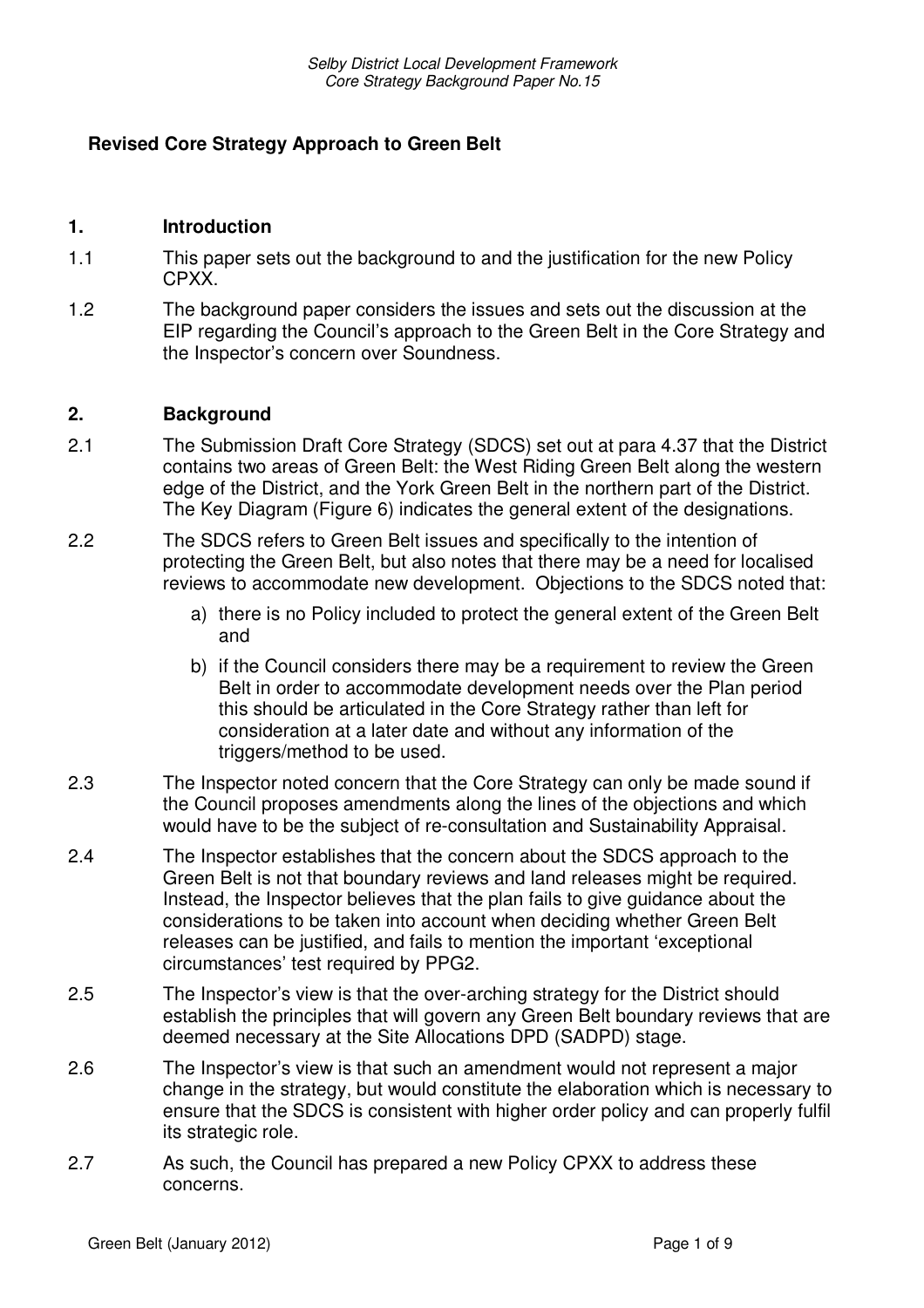# **3. a) Green Belt Policy**

- 3.1 The area covered by Green Belt is defined on the Proposals Map (for the avoidance of doubt this is currently the published Selby District Local Plan Proposals Map until replaced by any changes which may be adopted through the Site Allocations DPD). For the avoidance of doubt the boundary line shown on the Proposals Map is included in the Green Belt designation. If there are different versions of maps that contradict one another, the most up to date map from the Council's GIS system takes precedence.
- 3.2 Subsetstand Manning guidance<sup>1</sup> stresses the importance of protecting the open character of Green Belt, and sets out 'inappropriate' forms of development that will be resisted unless very special circumstances can be demonstrated. This general approach is continued through the proposed new Policy CPXX.

### **Major Developed Sites in the Green Belt**

- 3.3 The existence of established businesses and infrastructure already present in the Green Belt area are constrained from otherwise legitimate development by the designation. The Council is sympathetic to such cases and recognises that these sites are at risk from being unable to invest and continue to operate. The Council wishes to support local businesses, to retain existing jobs and support new jobs, so it proposes to maintain the policy designation *"Major Developed Sites in the Green Belt"* in accordance with national guidance.
- 3.4 A range of Major Developed Sites in the Green Belt are identified in the Selby District Local Plan (SDLP) Policy GB3 and also shown on the Proposals Map:
	- Byram cum Sutton Waste Water Treatment Works
	- Bilbrough Top roadside service area
	- Former Bacon Factory Site, Sherburn-in-Elmet
	- Papyrus Works, Newton Kyme
	- Tadcaster Grammar School
	- Triesse Vulcan Works, Church Fenton
- 3.5 Such sites are not removed from the Green Belt, but planning applications for limited infilling development will be considered favourably where the development is in accordance with national guidance and essential for retention or expansion of the core business/use, there is a strong economic justification, and the impact upon the Green Belt is minimal. Such a designation will enable sustainable economic growth in the interests of the economy, but the Council will resist change of use to non-employment uses.
- 3.6 The Core Strategy Policy CPXX (Green Belt) supersedes the SDLP Green Belt policies, including GB3 on Major Developed Sites. However, the SDLP Proposals Map where these sites are defined remains unchanged, and therefore Policy CPXX will apply to those sites. The Site Allocations Development Plan Document will review these Major Developed Sites and may identify and

*<sup>1</sup> Currently "PPG2: Green Belts" January 1995 (Amended March 2001)*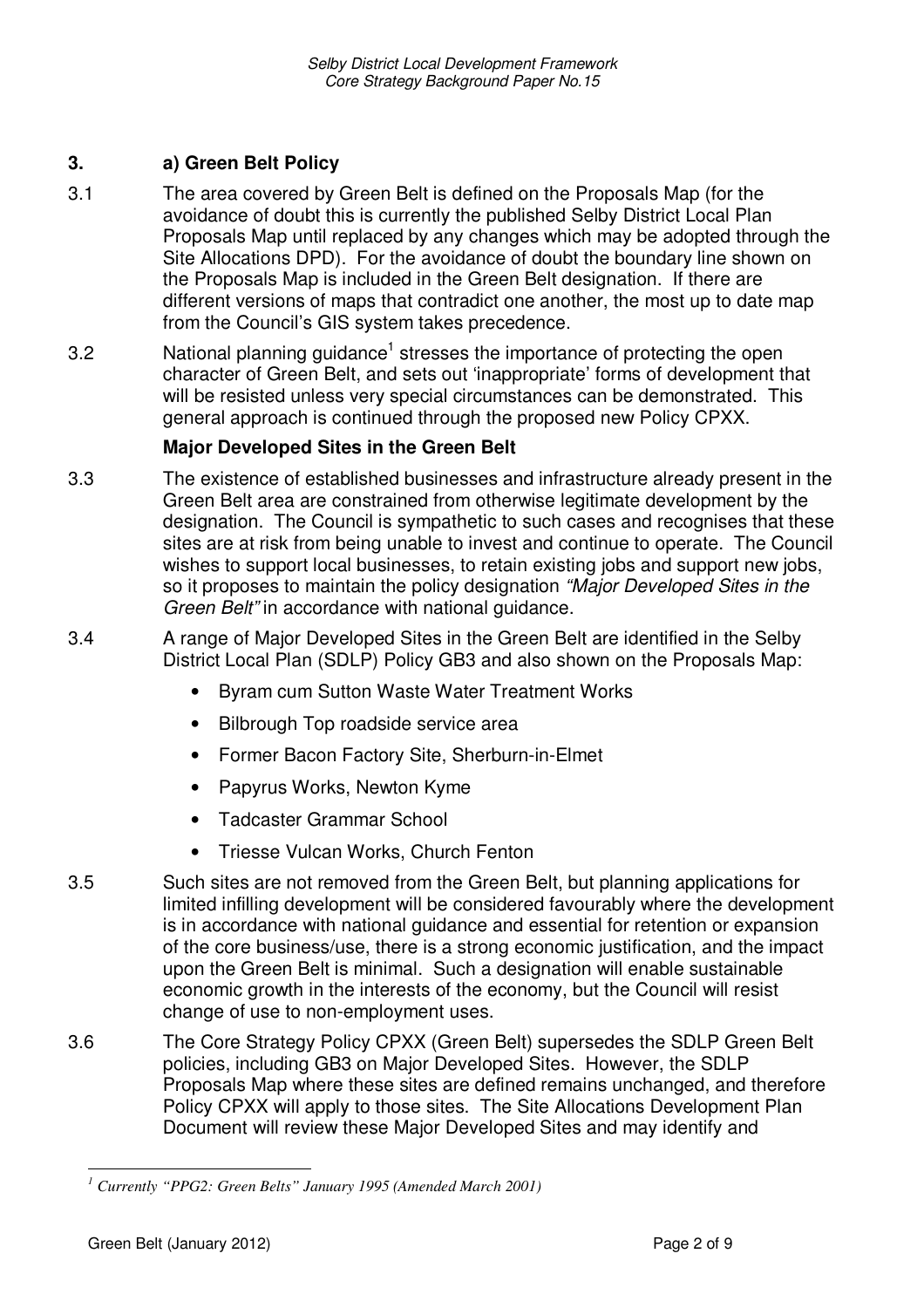designate additional Major Developed Sites in the Green Belt.

### **4. b) Green Belt Review**

- 4.1 The Council considers that there may be exceptional circumstances which justify the need for some Green Belt land to be released in order to deliver some of the aims and objectives of the Core Strategy, particularly in relation to the spatial distribution of development in the Local Service Centre at Tadcaster.
- 4.2 The overall scale and distribution of new development is established in the Core Strategy as well as how development is being directed towards the most sustainable locations within an appropriate settlement hierarchy. As such the focus of development is on Selby as the Principal Town and then to the two identified Local Service Centres to meet local needs (Tadcaster and Sherburn in Elmet) before allocating land in the Designated Service Villages.
- 4.3 The evidence available at the time of developing the SDCS (for example from the SHLAA 2008) suggested that there may be a need to review Green Belt boundaries in order to meet housing requirements over the Plan period and the SDCS outlined that this may be the case for example in Tadcaster. However, there was not enough detailed evidence to establish whether Green Belt boundaries need to be amended to accommodate development needs over the Plan period. As such the SDCS merely flagged up these issues. It is however now accepted that whilst this was a pragmatic view, it is not a sound approach.
- 4.4 The emergence of new evidence at the EIP, and the recent update to SHLAA 2011 set out the need to consider a comprehensive Green Belt review, and include the framework at the strategic level in the Core Strategy. Higher order policy sets out the mechanisms and triggers for a review that are discussed in more detail below.

# **5. Policy Context**

**National Policy**

### **PPG2 Green Belts**

- 5.1 Planning Policy Guidance (PPG) Note 2 'Green Belts' (revised) January 1995, states that in order to be effective, Green Belts require a degree of permanency in that they should be protected as far as can be seen ahead. For this reason they should be altered only in exceptional circumstances.
- 5.2 PPG 2 states at paragraph 2.7 that:-

'*Where existing local plans are being revised or updated, existing Green Belt boundaries should not be changed unless alterations to the Structure Plan 2 have been approved, or other exceptional circumstances exist, which necessitate such a revision*."

# **Draft National Planning Policy Framework (NPPF)**

5.3 The emerging national policy continues to protect Green Belt and reaffirms that reviews should only take place where there are exceptional circumstances. It

 $2^2$  The Structure Plan has now been superseded by the Regional Spatial Strategy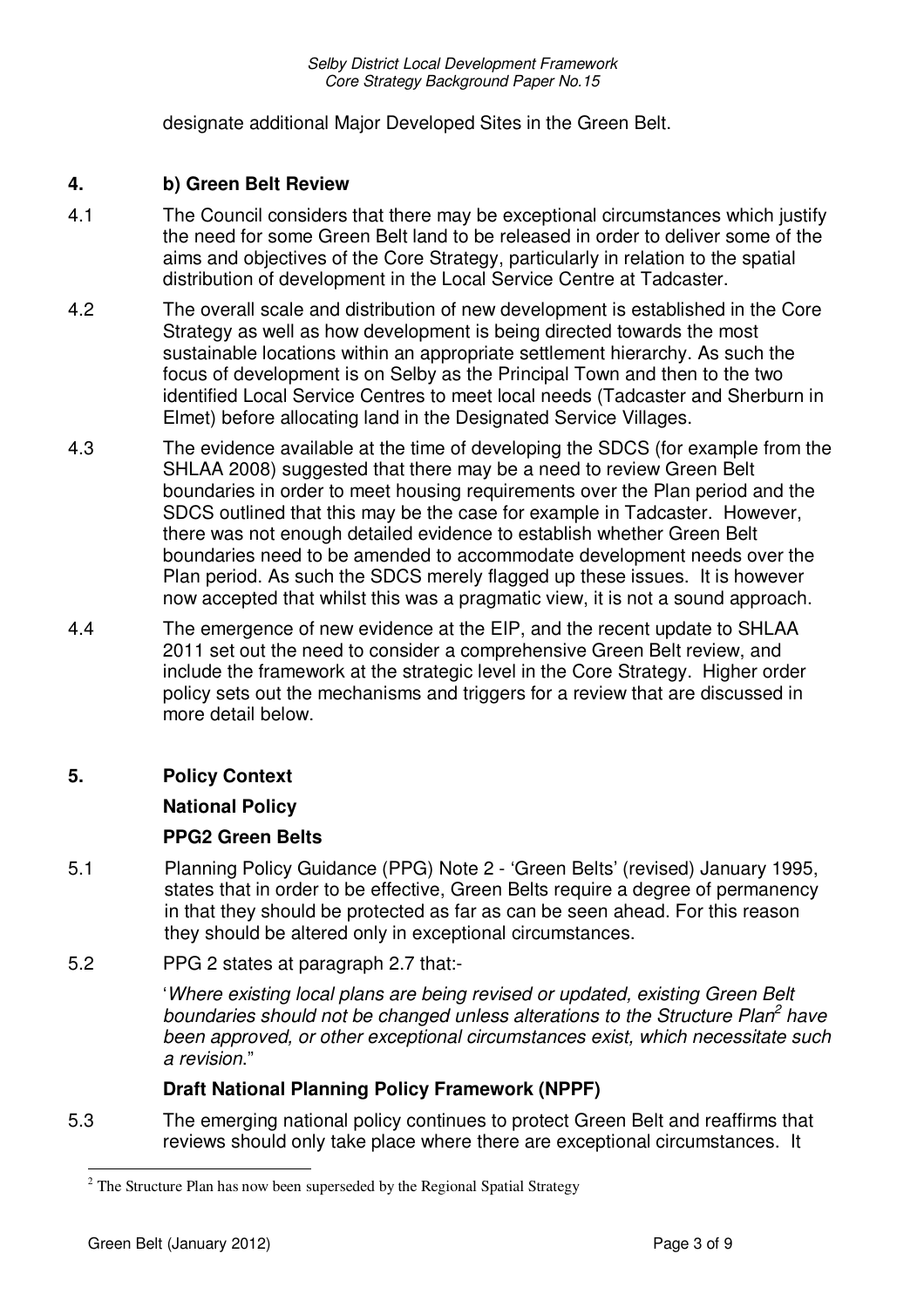states: "*The Government attaches great importance to Green Belts. The fundamental aim of Green Belt policy is to prevent urban sprawl by keeping land permanently open; the essential characteristics of Green Belts are their openness and their permanence.*

*Green Belt serves five purposes:*

- *to check the unrestricted sprawl of large built-up areas*
- *to prevent neighbouring towns merging into one another*
- *to assist in safeguarding the countryside from encroachment*
- *to preserve the setting and special character of historic towns; and*
- *to assist in urban regeneration, by encouraging the recycling of derelict and other urban land.*

*Once Green Belts have been defined, local planning authorities should plan positively to enhance the beneficial use of the Green Belt, such as looking for opportunities to provide access; provide opportunities for outdoor sport and recreation; retain and enhance landscapes, visual amenity and biodiversity; or improve damaged and derelict land."*

5.4 The NPPF is expected to be published during 2012 and will replace PPG2.

#### **Regional Policy**

### **The Yorkshire and Humber Plan (RSS) (CS/CD44)**

- 5.5 POLICY YH9 sets out the policy for Green Belts and Part B establishes that "Localised *reviews of Green Belt boundaries may be necessary in some places to deliver the Core Approach and Sub Area policies*" and Part E states that "*Green Belt reviews should also consider whether exceptional circumstances exist to include additional land as Green Belt*".
- 5.6 Paragraph 2.62 goes on to state that **"***The general extent of the Green Belts in the Region is shown on the Key Diagram. In general the Region's Green Belts have helped to achieve the aims set out in paragraph 15 of PPG2, and implementation of the Plan should not require any change to their general extent. However, there may be a more specific and localised need to reconsider the extent of Green Belt to meet identifiable development needs for which locations in Regional and Sub Regional Cities and Towns are not available and for which alternative sites would be significantly less sustainable. Any such changes ought to be considered in the context of policies YH1-YH7, and is allowed for by policy YH9B*."
- 5.7 Clearly there is a strong justification for maintaining the existing Green Belt, but there is also the recognition that there are sometimes circumstances that necessitate a review of the Green Belt. In considering the spatial distribution of development as set out in CP2, the Council has considered the wider sustainability issues of existing settlements and their growth requirements.
- 5.8 RSS POLICY YH1: (Overall approach and key spatial priorities) Part B, states: "*Support Principal Towns and Local Service Centres as hubs for the rural and coastal economy and community and social infrastructure and encourage diversification of the rural economy*".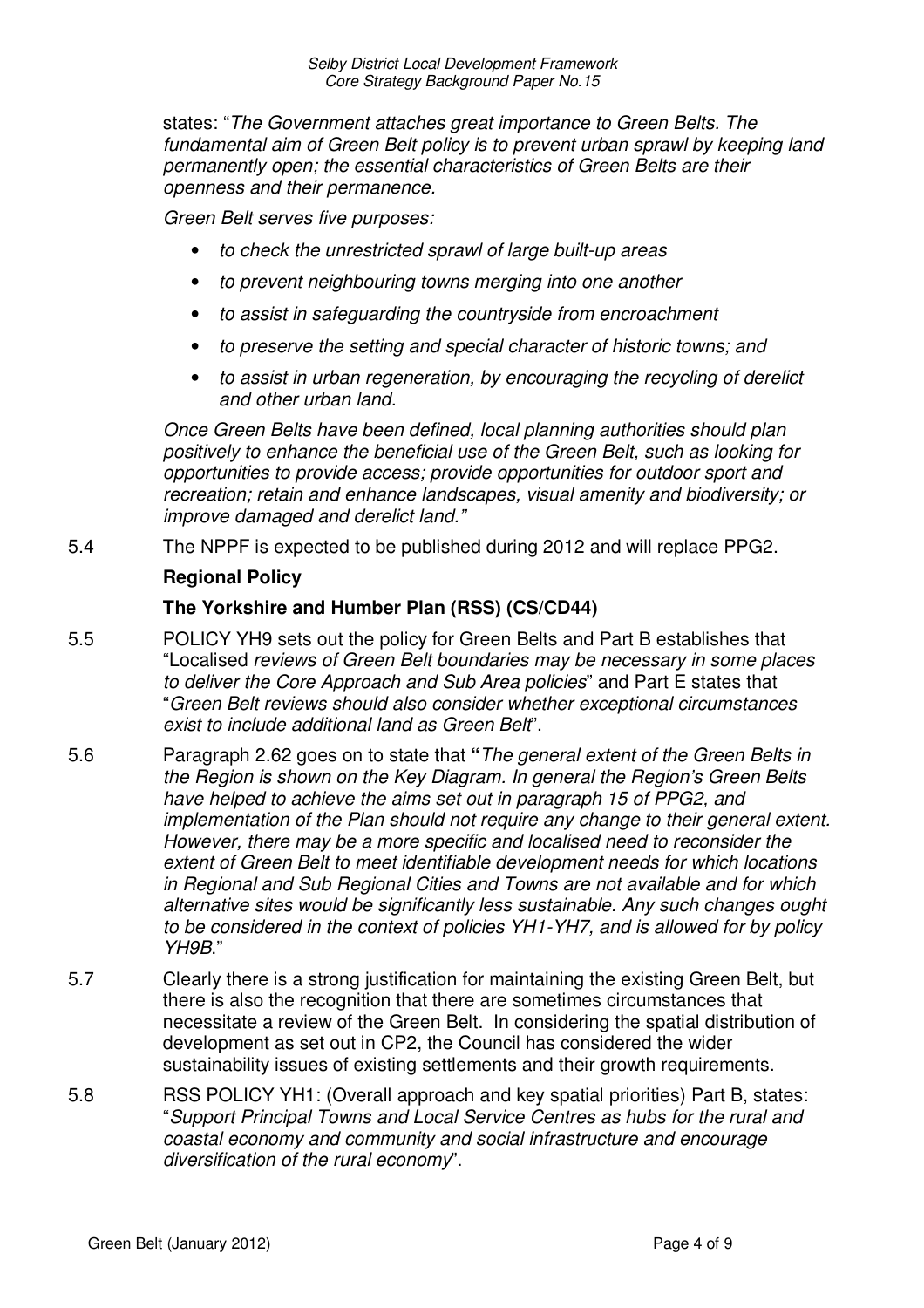*Selby District Local Development Framework Core Strategy Background Paper No.15*

- 5.9 RSS POLICY YH6: (Local service centres and rural and coastal areas) states that "*Local Service Centres and rural and coastal areas will be protected and enhanced as attractive and vibrant places and communities, providing quality of place and excellent environmental, economic and social resource. Plans, strategies, investment decisions and programmes should achieve this through applying five specific criteria*".
- 5.10 Clearly there is a strong sustainability argument to protect and enhance the District's existing settlement hierarchy. However, the two strategic aims (protecting Green Belt and enhancing existing settlements) may sometimes conflict, specifically in the case of Tadcaster. This issue is explored more fully below.

#### **6. Consideration of Green Belt and the need to deliver growth through the most sustainable option.**

- 6.1 The Council is seeking to protect the settlement hierarchy and considers that it is the most sustainable option to ensure that the Principal Town and Local Service Centres meet their own needs. The text accompanying Core Strategy Policy  $CP3<sup>3</sup>$  notes the land supply issue across the District in the context of Green Belt which has limited the potential delivery of housing in otherwise very sustainable locations. This is especially true in Tadcaster where it is vitally important in order to deliver the Core Strategy Vision, Aims and Objectives to meet local needs and support the health and regeneration of the town. The Addendum to Background Paper 3 (Housing Distribution Options) and new Background Paper 14 (Scale and Distribution of Housing) set out the sustainability issues in more detail.
- 6.2 The Council has reviewed new information received as part of the EIP process provided by Cunnane Town Planning at the Hearing on Thursday 22 September. This included categorical statements on behalf of certain landowners that some sites would definitely not be made available for development during the Plan period in Tadcaster.
- 6.3 Work carried out by the Council on preparing the Site Allocation DPD<sup>4</sup> has also identified that some Designated Service Villages have either insufficient non-Green Belt land available to accommodate the proposed growth, and/or there are localised issues that would in other respects increase the desirability of some Green Belt sites that offer a greater community benefit over non-Green Belt sites.
- 6.4 Similarly, although the Council remains of the view that Escrick should not be a Designated Service Village (DSV), if this was altered then because the majority is washed over by Green Belt and surrounded by Green Belt, a review there would be necessary in order for Escrick to accommodate additional development, if this were appropriate in the wider context and would meet policy tests.
- 6.5 Motwithstanding the above, the Selby District SHLAA<sup>5</sup> shows that there is sufficient land available across the District to accommodate the quantum of development expressed in the Core Strategy. However only through a more

<sup>3</sup> Revised text published January 2012 in the *Proposed Changes to the Submission Draft Core Strategy*

<sup>4</sup> Two rounds of extensive public consultation undertaken for the *Site Allocations Development Plan Document Issues and Options* January 2011, and *Preferred Options* September 2011.

<sup>5</sup> *Strategic Housing Land Availability Assessment* 2011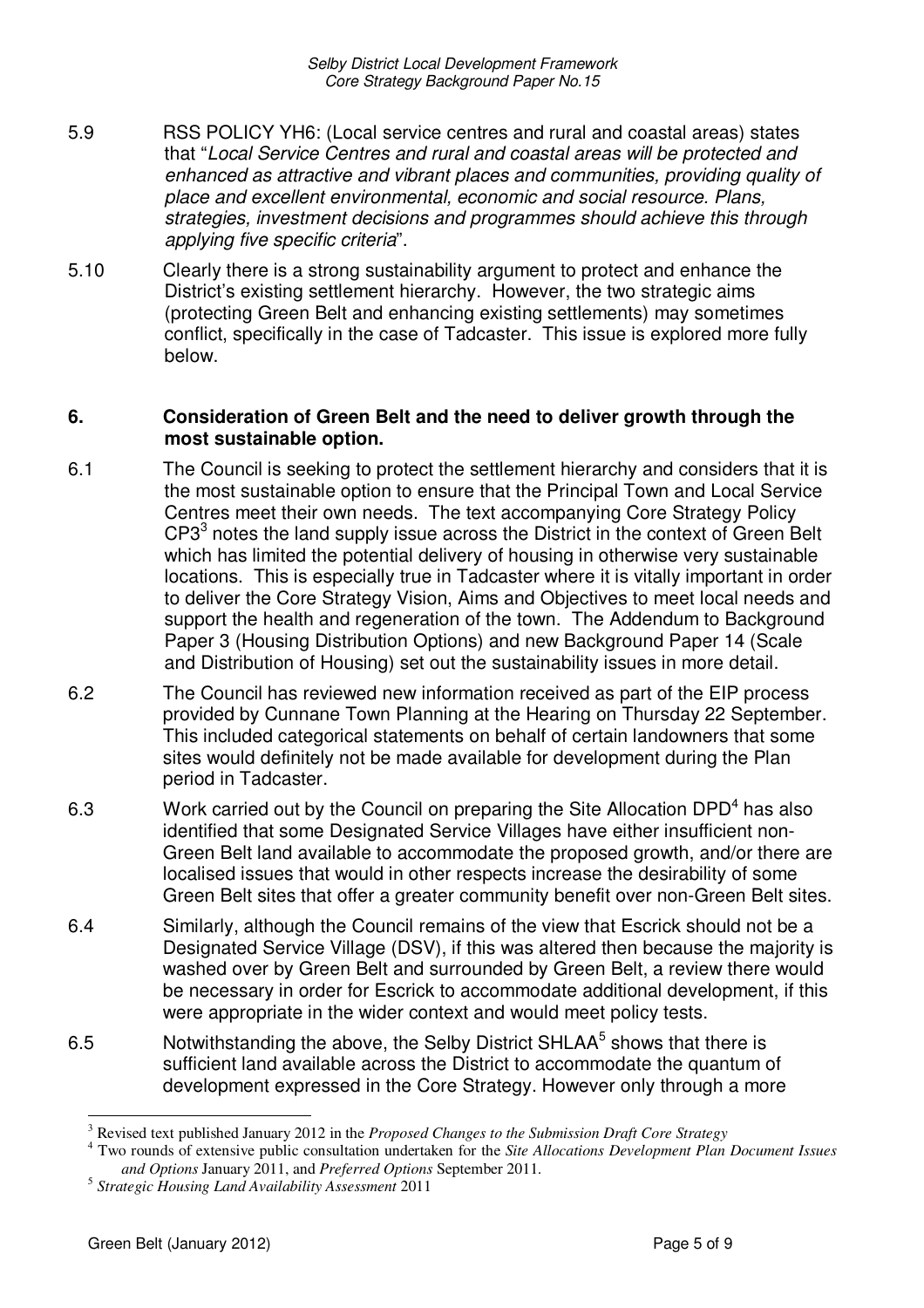detailed sustainability assessment of these sites could a definitive statement be made on the suitability and deliverability of land outwith the Green Belt designation. Such an assessment would be made in the SADPD.

6.6 The Council considers it imperative that settlements (in particular Tadcaster as a Local Service Centre) should meet their identified development needs, rather than transferring the requirement elsewhere (see Addendum to Background Paper 3 and New Background Paper 14). In addition, in order to give the District wide Green Belt a degree of permanency, the Council considers that a review is required and, as such a comprehensive review of Green Belt land should be undertaken as part of and to inform the Sites Allocation DPD process.

6.7 The provisions for a Green belt review are covered in higher order policies: The draft NPPF states "*The appropriateness of existing Green Belt boundaries should only be considered when a Local Plan is being prepared or reviewed. At that time, authorities should consider the Green Belt boundaries having regard to their intended permanence in the long term, so that they should be capable of enduring beyond the plan period.*

> *When drawing up or reviewing Green Belt boundaries local planning authorities should take account of the need to promote sustainable patterns of development. They should consider the consequences for sustainable development of channelling development towards urban areas inside the Green Belt boundary, towards towns and villages inset within the Green Belt or towards locations beyond the outer Green Belt boundary.*

- *When defining boundaries, local planning authorities should:*
- *ensure consistency with the Local Plan strategy for meeting identified requirements for sustainable development*
- *not include land which it is unnecessary to keep permanently open*
- *where necessary, identify in their plans areas of 'safeguarded land' between the urban area and the Green Belt, in order to meet longer-term development needs stretching well beyond the plan period*
- *make clear that the safeguarded land is not allocated for development at the present time. Planning permission for the permanent development of safeguarded land should only be granted following a local plan review which proposes the development*
- *satisfy themselves that Green Belt boundaries will not need to be altered at the end of the development plan period; and*
- *define boundaries clearly, using physical features that are readily recognisable and likely to be permanent."*
- 6.8 RSS Policy YH9: (Green Belts of the Yorkshire and Humber) notes that "localised reviews of the Green Belt boundaries may be necessary in some places to deliver the Core Approach and Sub Area policies". Only in exceptional circumstances where there is an overriding need to accommodate what would otherwise be inappropriate development, which cannot be met elsewhere and where Green Belt land offers the most sustainable option, will land be taken out of the Green Belt. The Green Belt review may also consider identifying areas of safeguarded land to facilitate future growth beyond the plan period.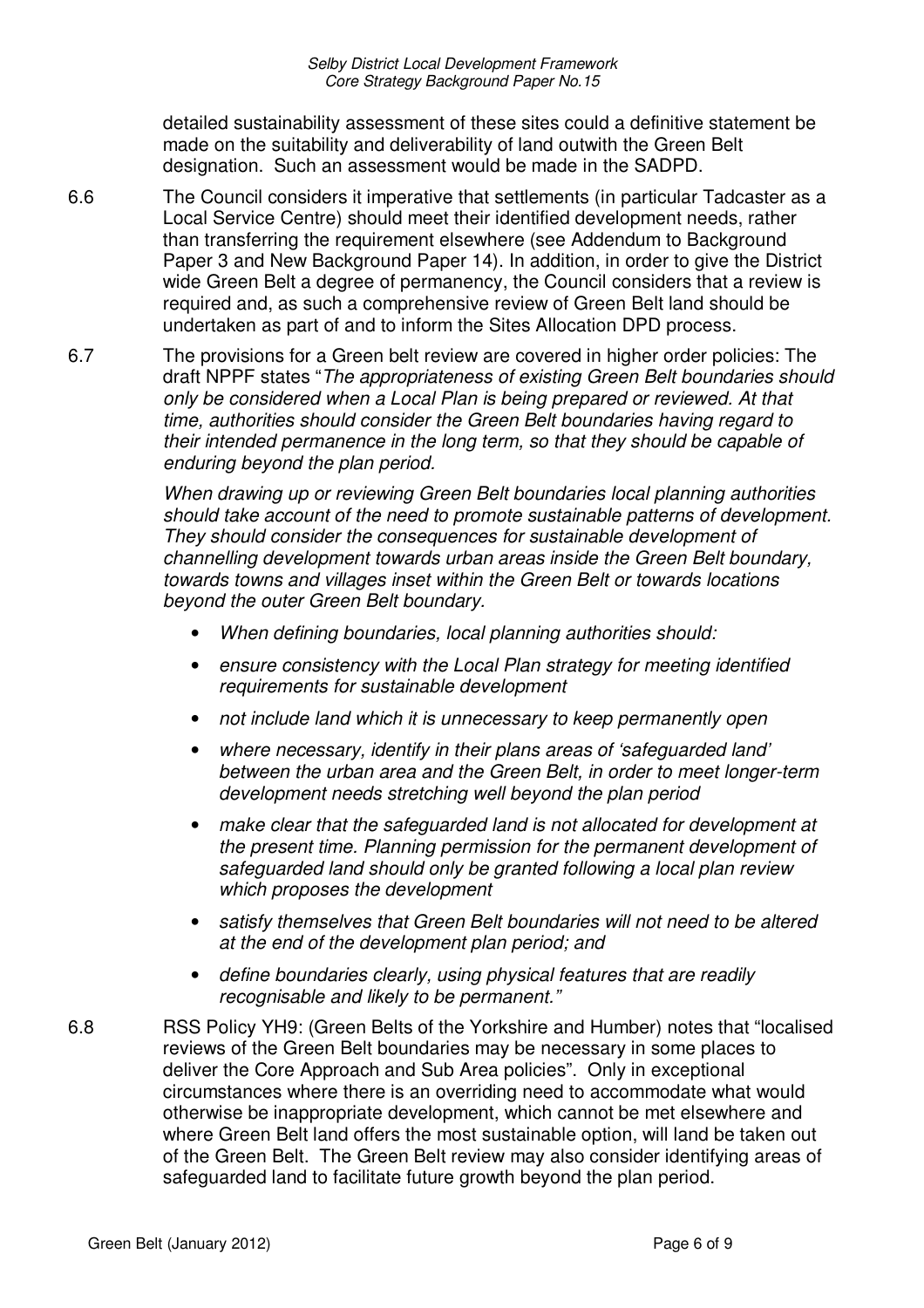- 6.9 The overriding objective to accommodate development where it is needed to support the local economy (alongside comprehensive town centre regeneration schemes) cannot take place elsewhere in the District and still have the same effect on securing Tadcaster's longer term health. Revised Core Strategy Policies CP2 and CP3 seek to bring land forward in most sustainable locations within Development Limits in Tadcaster, but the Core Strategy must be flexible and future-proofed. Therefore, if land remains unavailable and other options for facilitating delivery fail, the Council must consider an alternative sustainable option.
- 6.10 The Council therefore considers that this offers the exceptional circumstances that justify a need to strategically assess growth options across the Green Belt. The Core Strategy does not prejudge the outcome of any review or in itself propose alterations to the Green Belt boundaries. Instead it sets the framework for how lower- order DPDs may undertake a review.
- 6.11 The proposed new Green Belt Policy will replace the existing Green Belt Policies GB1, GB2, GB3 and GB4 in the Selby District Local Plan. The new policy refers to the 'Proposals Map'. The Proposals Map remains as the SDLP Proposals Map until replaced by any changes adopted through the Sites Allocations DPD. The main issues of concern and the intended scope of a new Green Belt policy cover the following general points:
	- 1. the general extent of the Green Belt will be protected
	- 2. what the exceptional circumstances would be to undertake a Green Belt review
	- 3. whether there is a case to identify any specific locations in the District where there maybe to be a necessity to alter boundaries
	- 4. that any review will be undertaken as part of the Site Allocations DPD
	- 5. establish the broad criteria for how a review would be done
	- 6. the introduction of policy for Major developed Sites in the Green Belt (which is currently covered in the saved SDLP and not in the Core Strategy).
- 6.12 The new Green Belt Policy CPXX and supporting text is set out in the  $5<sup>th</sup>$  set of Proposed Changes to the Submission Draft Core Strategy (January 2012).
- 6.13 The Addendum to the Sustainability Appraisal noted: at 4.4 "*The revisions to Policies CP2 and CP3 do not result in any changes to the conclusions of the previous SA, however the proposed changes to the Core Strategy result in some additional negative sustainability effects due to the possibility of developing on Green Belt land which would not encourage the development of previously developed land. However, these negative effects must be weighed up against SDC's overall objective of directing development to the more sustainable settlements, and only releasing land from the Green Belt where the need cannot be met on non-Green Belt land or, or where Green Belt land offers a significantly more sustainable option."*
- 6.14 In response to the Addendum to the Sustainability Appraisal, section F of the proposed Policy CPXX was added to make it explicit that deliverability and sustainability issues would form part of the Green Belt review process. As part of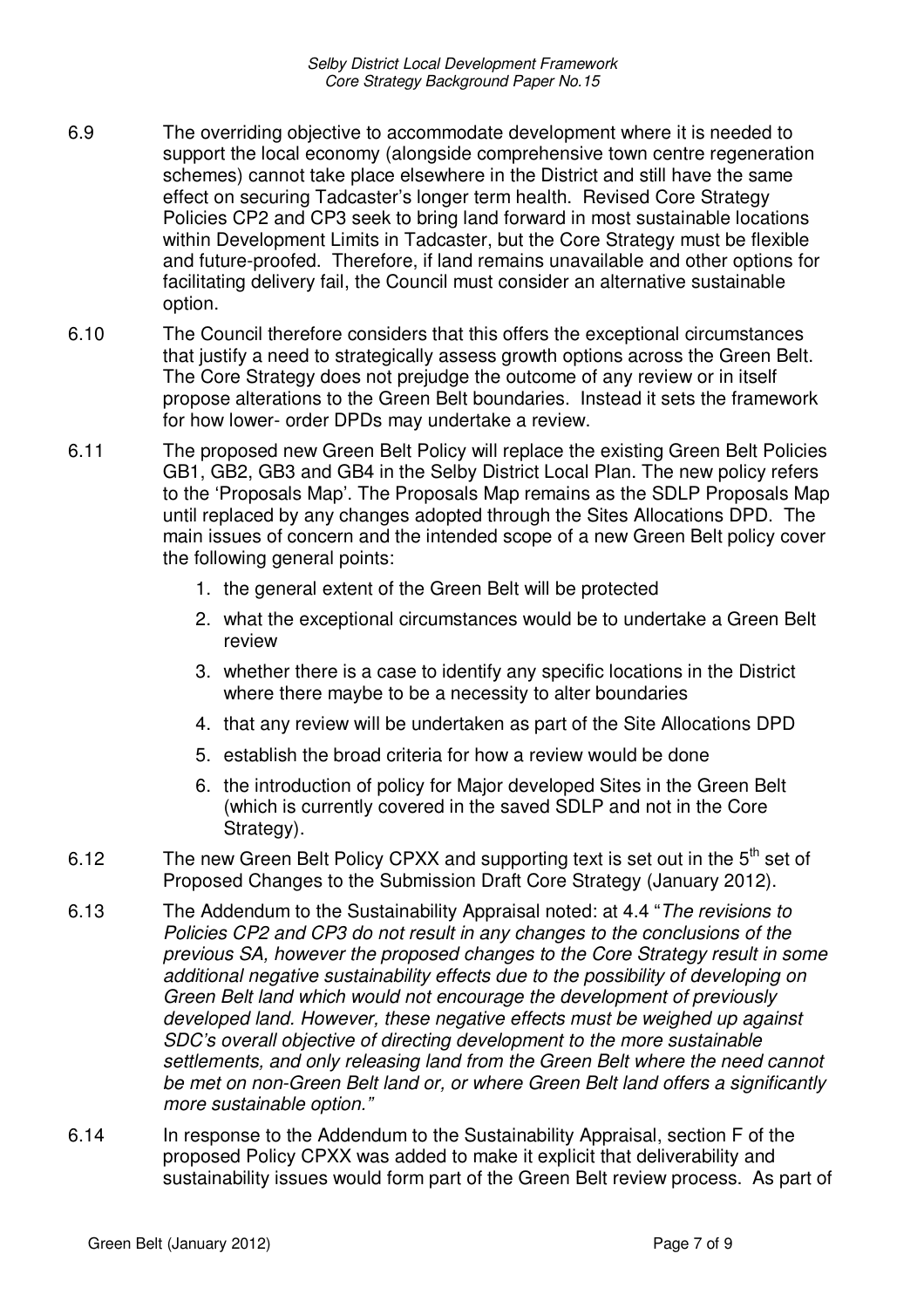the SADPD site selection process, a comprehensive assessment of all sites will include consideration of wider sustainability issues and criteria shown in new Policy CPXX.

# **7. Undertaking a Green Belt Review**

- 7.1 To inform a lower order DPD, the Council will set up a Review Panel of interested persons (similar to the SHLAA panel) to oversee the Green Belt Review. The Panel would seek to ensure that only land that meets the purposes and objectives of Green Belt is designated as Green Belt – it would not be an exercise to introduce unnecessary additional controls over land by expanding the Green Belt for its own sake. Similarly, the review would not seek to remove land from the Green Belt where it is perceived simply to be a nuisance to obtaining planning permission. The review may also address anomalies such as (but not exclusively) cartographic errors and updates in response to planning approvals, reconsider "washed over" villages against Green Belt objectives, and consider simplifying the on-the-ground identification of Green Belt boundaries by following logical physical features.
- 7.2 The review would be carried out in accordance with up to date national policy and involve all stakeholders, and take in to consideration the need for growth alongside the need to protect the openness of the District. It would examine Green Belt areas for their suitability in terms of the purpose of Green Belt;
	- to check the unrestricted sprawl of large built-up areas;
	- to prevent neighbouring towns from merging into one another;
	- to assist in safeguarding the countryside from encroachment;
	- to preserve the setting and special character of historic towns; and
	- to assist in urban regeneration, by encouraging the recycling of derelict and other urban land.
- 7.3 Further, the review would consider the contribution towards the objectives of Green Belt;
	- to provide opportunities for access to the open countryside for the urban population;
	- to provide opportunities for outdoor sport and outdoor recreation near urban areas;
	- to retain attractive landscapes, and enhance landscapes, near to where people live;
	- to improve damaged and derelict land around towns;
	- to secure nature conservation interest; and
	- to retain land in agricultural, forestry and related uses.
- 7.4 The review may also consider
	- the relationship between urban and rural fringe; and
	- the degree of physical and visual separation of settlements